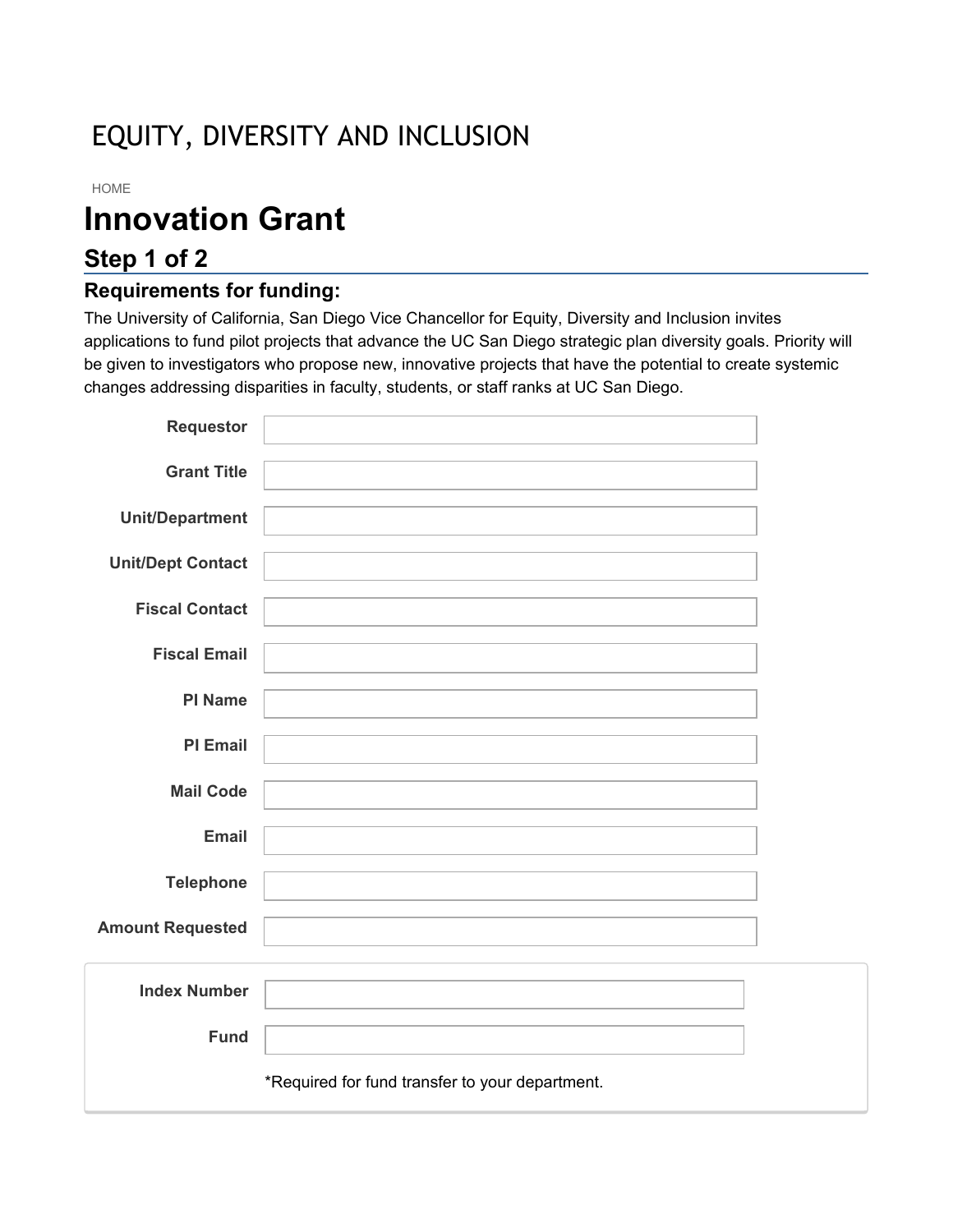**Is this request being co-sponsored with** □Black Resource Center **any VC EDI campus community centers?** □ Cross-Cultural Center

**Check all that apply** LGBT Resource Center ■ Raza Resource Centro Women's Center

# **Step 2 of 2**

Reviewers will evaluate impact of the project on addressing and increasing diversity at UC San Diego. The probability that the project may lead to other institutional, governmental, or foundation funding will be also assessed.

This funding mechanism will favor proposals that have the potential to advance systemic change at UC San Diego that will exert a sustained, powerful influence on fostering an inclusive and equitable climate in faculty, staff, and student ranks.

## **Eligibility Criteria**

- Project Leaders/Investigators eligible for pilot EDI Innovation grants include faculty and staff from UC San Diego.
- Projects must have pending or committed other sources of support (institutional, gift or grant) to apply.
- Projects that have received funding for two years are not eligible to reapply.

### **Core Review Criteria**

Reviewers will consider each of the review criteria below in the determination of merit, and give a separate score for each.

- Significance Does the project address an important problem or a critical barrier to progress in advancing equity, diversity and inclusion at UC San Diego? If the aims of the project are achieved, how will campus climate and/or diversity improve at UC San Diego?
- Project Leaders/Investigator(s) Are the project leaders/investigators and collaborators well-suited to the project? Have the project leaders/investigators and/or collaborators demonstrated how their background and skills will address and improve diversity at UC San Diego?
- Innovation Does the application propose novel approaches to improve faculty, student, or staff diversity at UC San Diego?
- Approach Are the overall strategy, methodology, and analyses well-reasoned and appropriate to accomplish the specific aims of the project?
- Sustainability What is the potential for continued support from non VC-EDI sources?
- Budget Is the budget reasonable and well thought out?
- Other Support Have the project leaders/investigators sought out additional funds to implement the project? What other funds (department, divisional, gift, grant) are already committed to this project?

### **Use of funds**

Funds of \$5,000 - \$15,000 may be requested. Funds will not be awarded for ongoing work or for bridge funding. We expect to fund up to 10 projects each Academic Year based on merit of submitted applications.